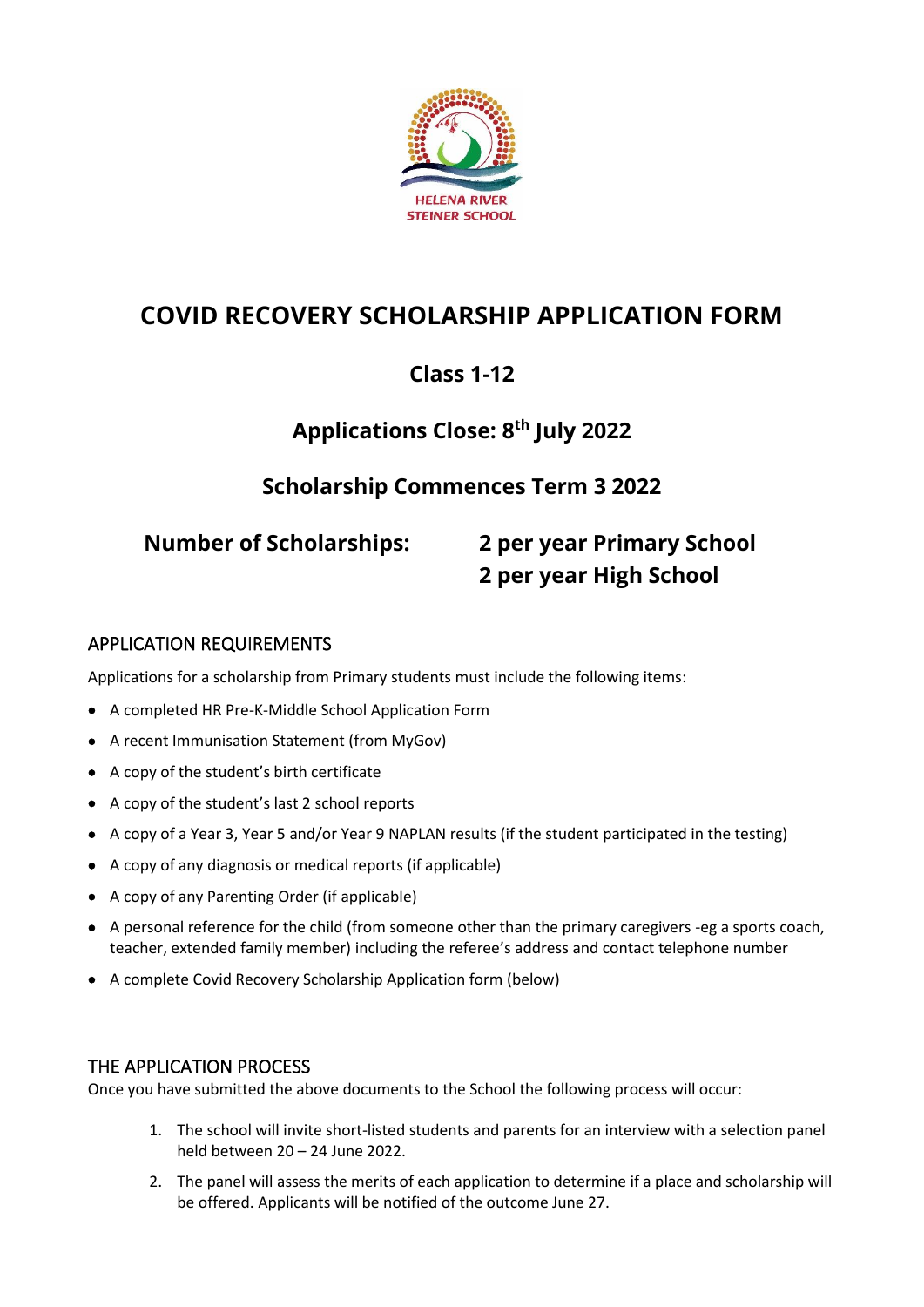3. If a scholarship is offered the School will invite the student and family in for a meeting with the Principal to talk through the Scholarship Agreement and Criteria.

#### **FOR THE PARENT/GUARDIAN TO COMPLETE**

I wish to apply for the School's Covid Recovery Scholarship for our Primary/High School child

|                                   | (name) to start Class                       | (year level) |
|-----------------------------------|---------------------------------------------|--------------|
| at Helena River Steiner School on | (date). By signing below, I and the student |              |
| named above confirm that:         |                                             |              |

- I am committed to supporting the provision of a Steiner education for my child, both pedagogically and financially (where applicable) as described in the School's policy and pedagogical framework.
- I understand that continued enrolment is dependent on this support for my child is being provided and continued.
- I understand that this scholarship entitles my child to 50% off tuition fees 2022 and 25% of tuition fees 2023.
- I understand that if my child is granted a scholarship, all the School's usual fees and levies, policies, and expectations will be applicable.
- By enrolling my child at Helena River Steiner School I commit to the ongoing development of the school, which will include the School's expectation of all parents and carers contributing five (5) Parent Participation Hours per semester in the capacity I am able to. If I am not able to do my Parent Participation Hours in any given semester, I understand that I will be charged the Parent Participation Hours Cash in Lieu Fee as described in the Fee Schedule.
- I understand it is my responsibility to submit the Parents Participation form (emailed by Finance and also available from the Office) by the end of each semester, and if this form is not received, the Cash in Lieu fee will be charged to my Fee Statement.
- I understand that if the scholarship is granted, this scholarship will be ongoing for the remainder of the year and subsequent years of schooling, however, is subject to review. If I wish to withdraw our child, one full term's notice must be given in writing, or one term's fees will be charged to my Fee Statement.

| <b>Primary Carer's Name</b>      |  |  |
|----------------------------------|--|--|
|                                  |  |  |
| <b>Relationship to the child</b> |  |  |

**Signature** \_\_\_\_\_\_\_\_\_\_\_\_\_\_\_\_\_\_\_\_\_\_\_\_\_\_\_\_\_\_\_\_\_\_\_\_\_\_\_\_\_\_\_ **Date** \_\_\_\_\_\_\_\_\_\_\_\_\_\_\_\_\_\_\_\_\_\_\_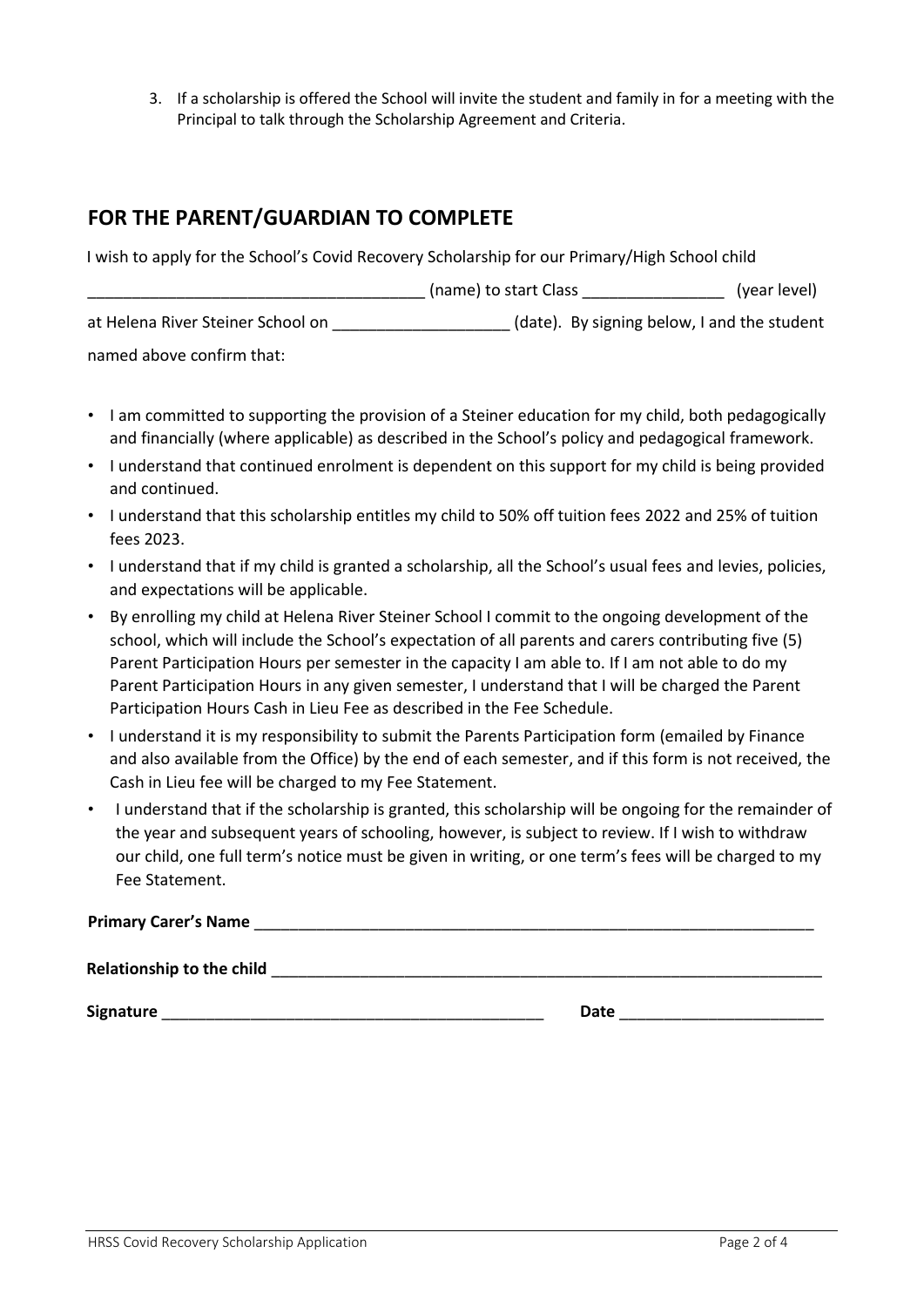### **FOR THE PARENT/GUARDIAN TO COMPLETE**

How have you been financially impacted by COVID-19 and how has this effected you/your child's education?

How do you believe a Steiner Education would benefit your child?